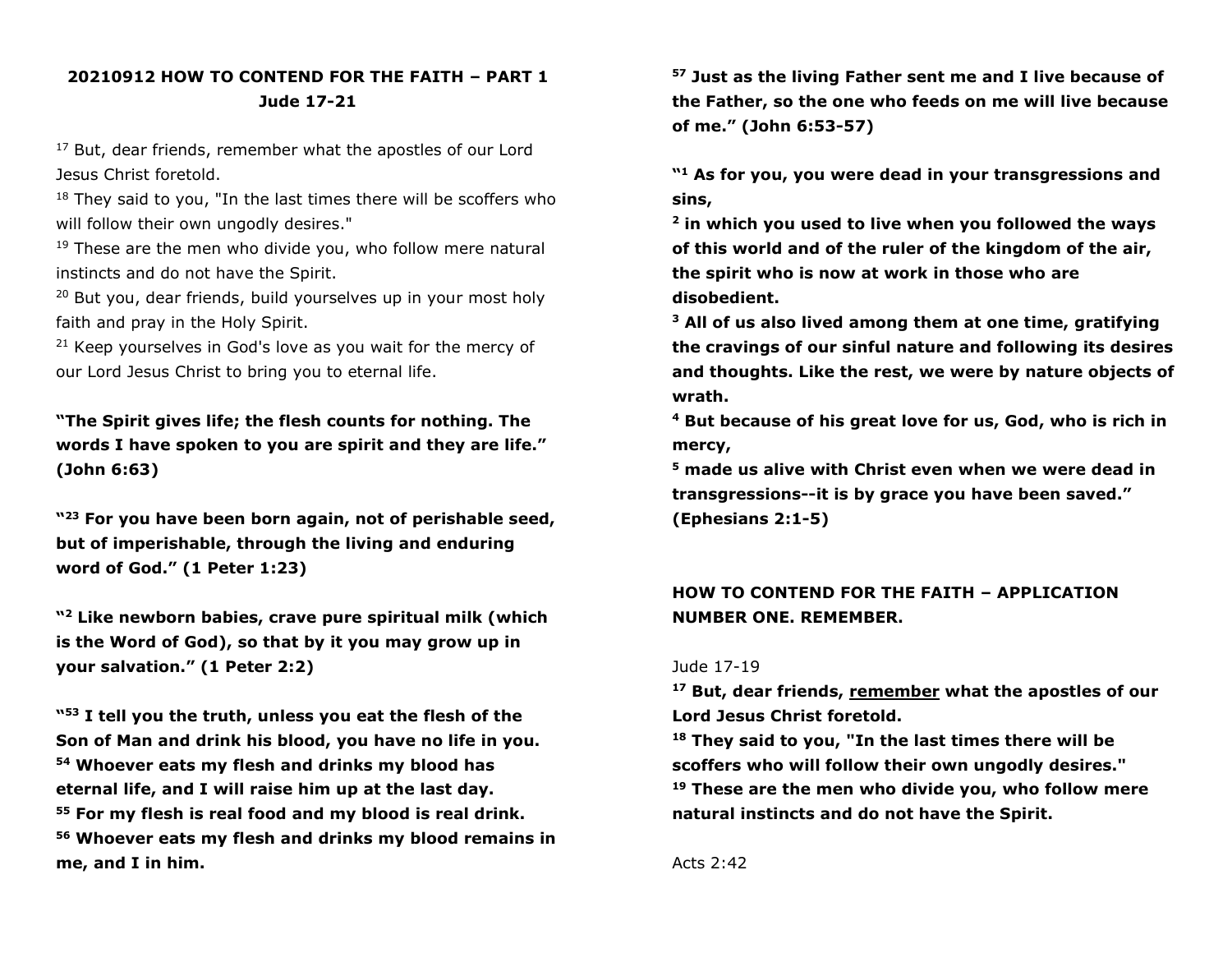**" <sup>42</sup> They (the early Christians) devoted themselves to the apostles' teaching and to the fellowship, to the breaking of bread and to prayer."**

### Daniel 12:10

**" <sup>10</sup> Many will be purified, made spotless and refined, but the wicked will continue to be wicked. None of the wicked will understand, but those who are wise will understand."**

#### Matthew 4:4

**" <sup>4</sup> …Man does not live on bread alone, but on every word that comes from the mouth of God."**

**HOW TO CONTEND FOR THE FAITH – APPLICATION NUMBER TWO. BUILD OURSELVES UP IN OUR MOST HOLY FAITH.**

#### Jude 20a

**" <sup>20</sup> But you, dear friends, build yourselves up in your most holy faith…"**

**" <sup>7</sup> The law of the Lord is perfect, reviving the soul. The statutes of the Lord are trustworthy, making wise the simple.**

**<sup>8</sup> The precepts of the Lord are right, giving joy to the heart. The commands of the Lord are radiant, giving light to the eyes." (Psalm 19:7-8)**

**" <sup>12</sup> …Continue to work out your salvation with fear and trembling,**

**<sup>13</sup> for it is God who works in you to will and to act according to his good purpose." (Philippians 2:12b-13)**

### **HOW TO CONTEND FOR THE FAITH – APPLICATION NUMBER THREE. PRAY IN THE HOLY SPIRIT.**

#### Jude 20b

**"20 …and pray in the Holy Spirit."**

#### 1 Corinthians 14:4

**" <sup>4</sup> He who speaks in a tongue edifies himself…"** 

#### 1 John 2:27

**" <sup>27</sup> As for you, the anointing you received from him remains in you, and you do not need anyone to teach you. But as his anointing teaches you about all things and as that anointing is real, not counterfeit--just as it has taught you, remain in him."**

### 1 John 3:21-22

**" <sup>21</sup> Dear friends, if our hearts do not condemn us, we have confidence before God**

**<sup>22</sup> and receive from him anything we ask, because we obey his commands and do what pleases him."**

### **HOW TO CONTEND FOR THE FAITH – APPLICATION NUMBER FOUR. KEEP OURSELVES IN GOD'S LOVE.**

Jude 21a

" <sup>21</sup> **Keep yourselves** in God's love…"